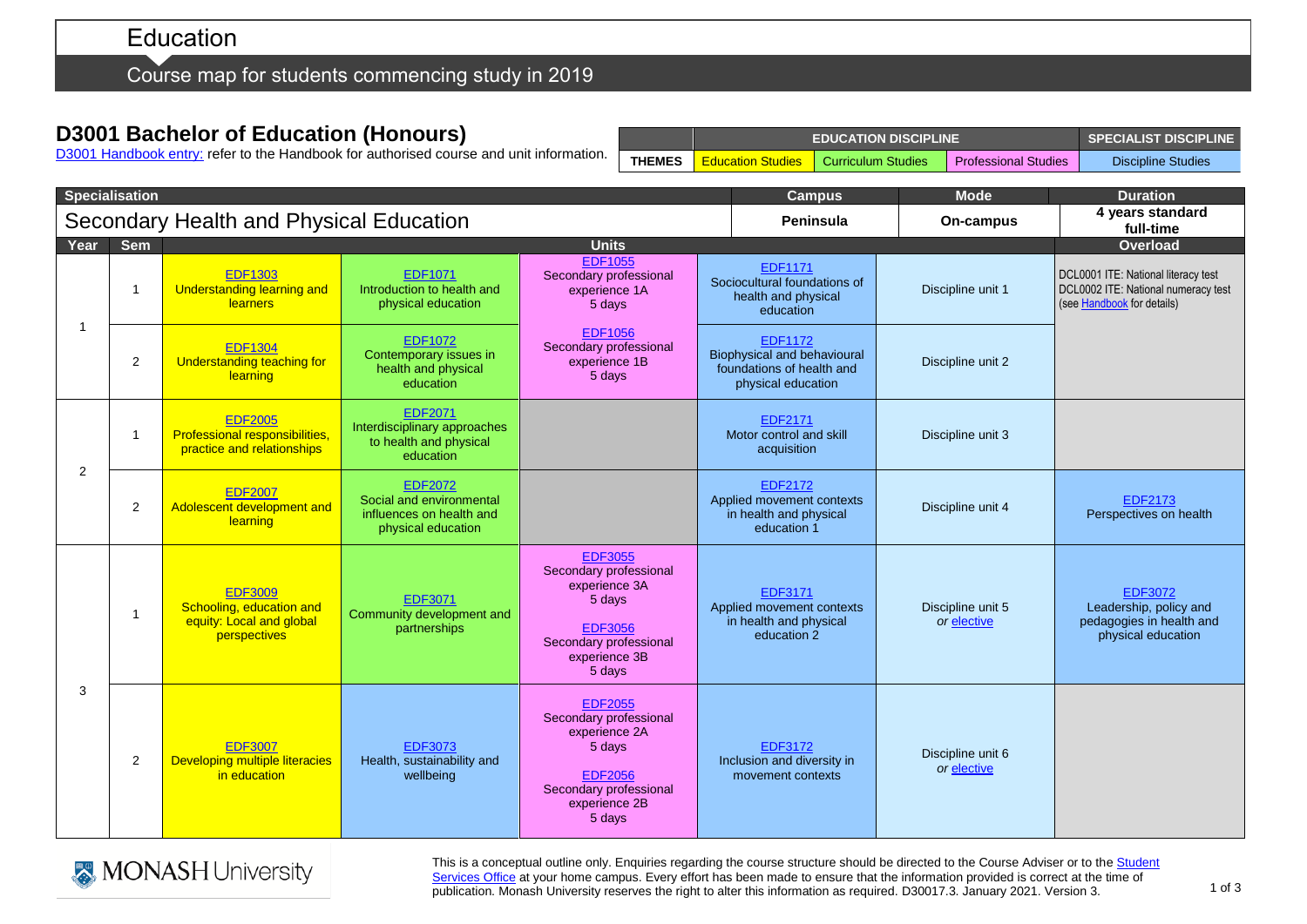# Education

# Course map for students commencing study in 2019

|  | <b>EDF4100</b><br>Researching teaching and<br>learning | <b>EDF4171</b><br>Advanced sport and exercise<br>science    | <b>EDF4055</b><br>Secondary professional<br>experience 4A<br>25 days | <b>EDF4803</b><br>Senior secondary physical<br>education | Method unit A |  |
|--|--------------------------------------------------------|-------------------------------------------------------------|----------------------------------------------------------------------|----------------------------------------------------------|---------------|--|
|  | <b>EDF4101</b><br>Research project in<br>education     | <b>EDF4006</b><br>Transition and professional<br>engagement | <b>EDF4056</b><br>Secondary professional<br>experience 4B<br>25 days | <b>EDF4804</b><br>Senior secondary health<br>education   | Method unit B |  |

Requirements for the Bachelor of Education (Honours) Specialisation: Secondary Health and Physical Education

**Total credit points** – 204 points

**Overload** – Students are required to overload by 6 points in year 2 and 6 points in year 3 to complete the course in 4 years.



This is a conceptual outline only. Enquiries regarding the course structure should be directed to the Course Adviser or to the Student [Services Office](https://www.monash.edu/education/current-students/contact) at your home campus. Every effort has been made to ensure that the information provided is correct at the time of publication. Monash University reserves the right to alter this information as required. D30017.3. January 2021. Version 3.